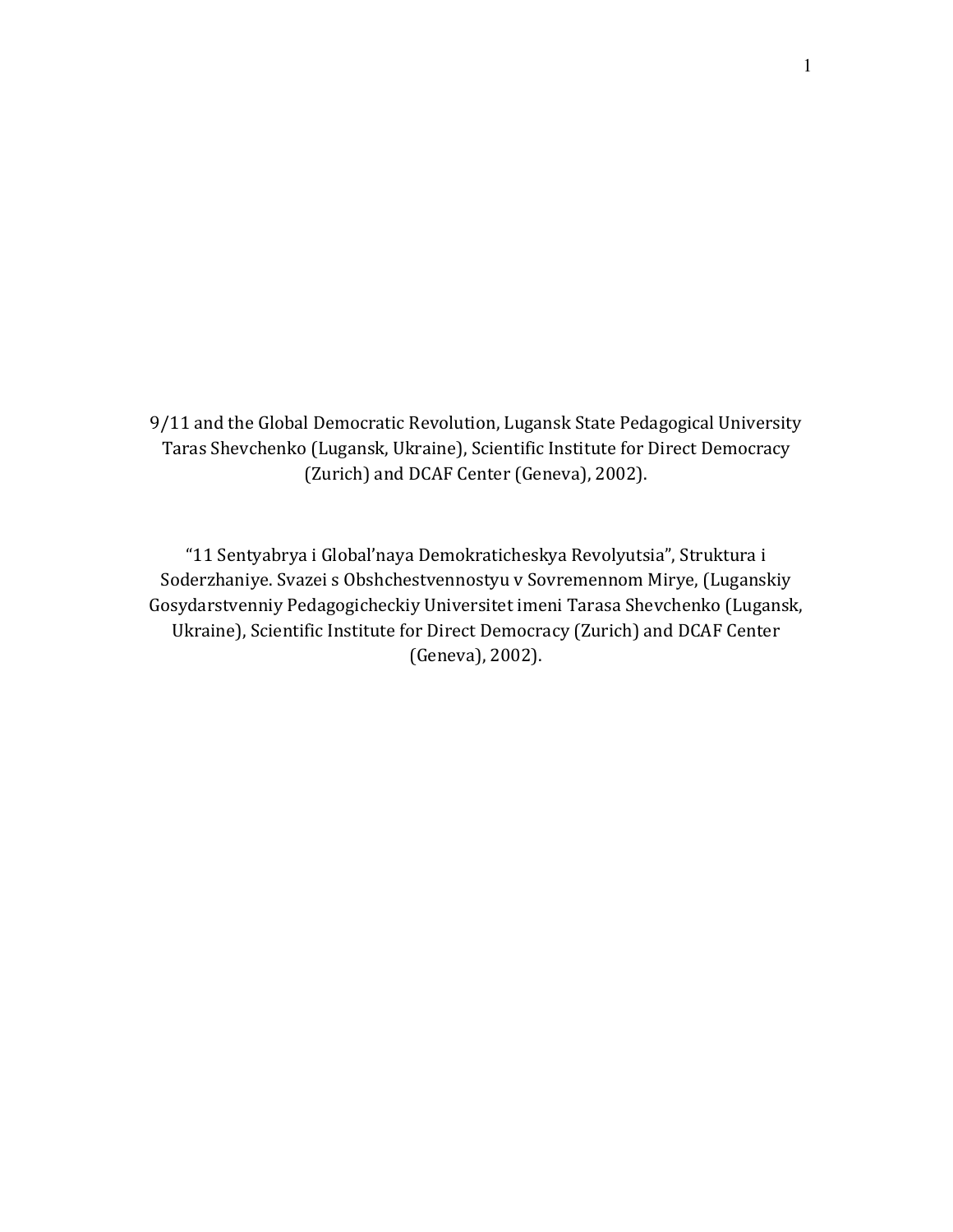### 9/11 and the Global Democratic Revolution

#### by David M. Law

The terrorist attacks that took place on 11 September 2001 have raised serious questions for inter-ethnic, inter-confessional and international relations, not to mention for military strategy. But perhaps the most serious questions brought to the fore by 9/11 relate to the new tensions that have come to characterise the relationship between security and democracy.

For a good decade before 9/11, democratisation was generally perceived as a security-enhancing process in old and new democracies alike. The so-called third wave of democratisation that had started in the mid-1970s with the political openings in Portugal and Spain engulfed entire new constituencies as the communist system fell apart in Europe and Eurasia. $^1$  According to the United Nations Human Development Report, since 1980 over eighty countries have taken significant steps towards democratisation, and although roughly only half of these are considered by the UNDP to be full democracies, the democratic camp was said to encompass 57% of the world population in 2000, up from 38% fifteen years earlier<sup>2</sup>. Post-9/11, however, this trend may be in trouble. There has been no shortage of signs suggesting that security concerns have been encouraging states to reduce their commitments to the civil liberties and political rights without which democracies cannot function.

In this paper, I will look at the relationship between what happened on 11 September 2001 and the repercussions for democracy worldwide. In particular, I will examine the trends that have been observable in democratic practice in both mature and developing democracies since the tragedy, and the governance issues that have come to the fore in its wake. The focus will be on the following areas of enquiry.

- 1. To what extent have the demands of the struggle against terrorism led to a weakening of the momentum towards democratisation in states that the United States has sought to bring into its anti-terrorist coalition?
- 2. To what extent has illiberal practice been introduced into the conduct of mature democratic states in the wake of 9/11?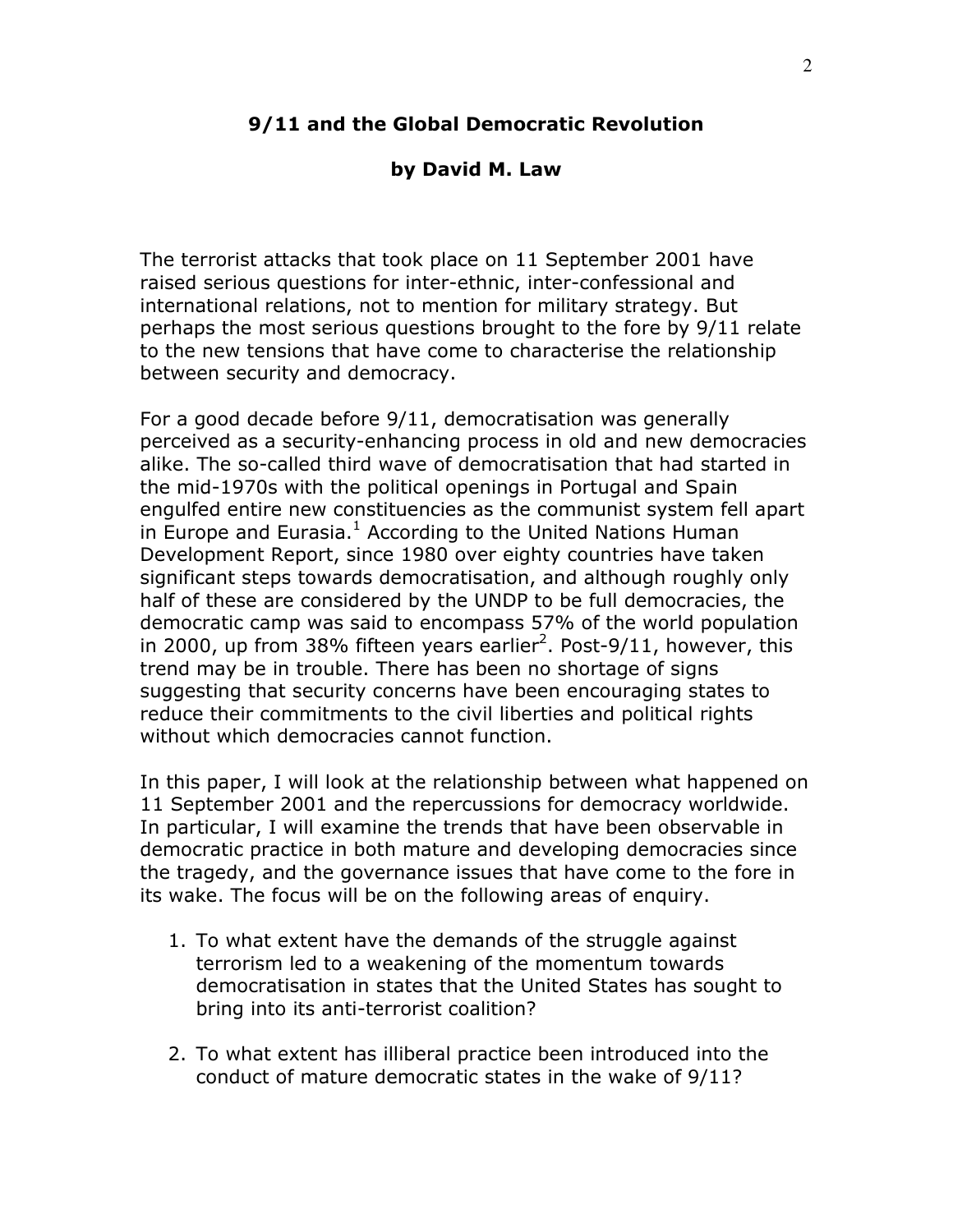3. What are the implications for global governance of the way nations are attempting to deal with 9/11 – specifically, what are the implications for the UN and its mandating role for actions undertaken in the defence of international peace and security? An associated issue is the impact of 9/11 on the cooperation patterns that have been built up among the developed democracies, for the most part working together under the aegis of NATO.

The overriding question in all this is whether security is displacing democracy as the dominant determinant of government action post-9/11, and whether the democratisation vector that has driven so much of international politics since the end of the Cold War risks going into reversal as a result.

The final section of the paper offers some ideas for policy development. Before this, however, another question needs to be addressed, namely, whether 9/11 is a security problem that can be dealt with by a series of measures, much like how the wave of planeand ship-hijackings was dealt with in the 1970s and 1980s, or whether 9/11 heralds a new strategic age, quite different from the one that came before, with quite different implications for security behaviour and security regimes. This is a crucial question that goes to the core of much of the acrimonious debate that has taken place within and between states about what to do about 9/11, and now Iraq.

## Security Problem or Paradigm Shift?

Several factors conspired to produce the 9/11 attacks. By and large, these are macro-sociological in nature and unlikely to go away anytime soon.

In many ways, **globalisation** has helped set the stage for the kind of attack that occurred on 9/11. Globalisation has spurred the cross border movement of people, goods and services of all types. While there is a highly positive ratio between a country's degree of openness to international trade, commerce, and its own economic health, that same openness can facilitate the activities of international organised crime and terrorist networks. Globalisation also means that all states and communities increasingly find themselves on the same strategic plane. This means that even the security problems of very small entities can play a very big role in international relations. States of the size of Israel and the occupied territories (or smaller), both of which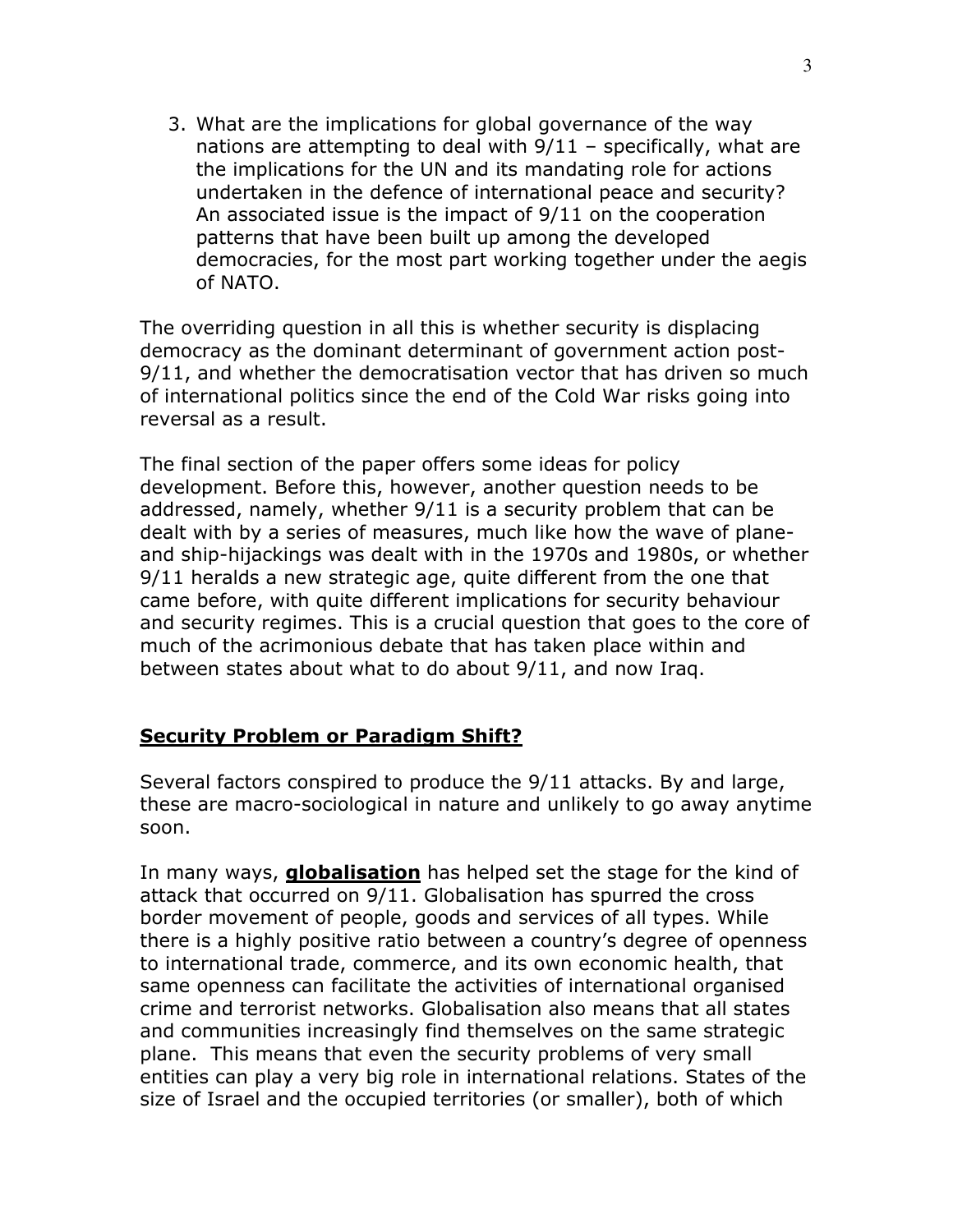have a population of around five million souls, make up almost fifty percent of the world's total. This dimension of globalisation is facilitated by the internet and the emergence of television programs and cable networks as international commodities, and the huge opportunities such means of dissemination engender for making publicity of all kinds for all kinds of causes. Even half a decade ago, before the creation of Al-Djazeera, Osama Bin Laden would have found it immeasurably more difficult to advance his ambition to make his agenda that of the world's 1.2 billion Muslims. It is very difficult to imagine circumstances that would lessen the importance of such trends.

# A second major factor driving the events of 9/11 is the vulnerability of high technology and the states that rely on high technology

to small groups of determined individuals, such as the nineteen who hijacked the planes that did so much damage on 9/11. In this respect, the United States, as one of the most open countries in the world, and its hi-tech leader, finds itself particularly vulnerable. During the Cold War, deterrence, containment and mutually assured destruction protected the US from the USSR, its only serious adversary. Only once, during the Cuban Missile Crisis of more than forty years ago, was the system pushed to the brink. By President Bush's own admission, the American strategic concept of Cold War times can no longer be counted on to deter and contain non-state, terrorist actors of the like of Al-Queda, especially if they are not linkable to a state actor. To evoke President Bush's own comparison, the US, with an annual defence budget of over \$350 billion, was not able to counter an offensive strike that was mounted for less than the price of a tank.  $3$ The effectiveness of Al-Queda's investment is not likely to be lost on either its surviving members or those who would follow its lead. As the ongoing efforts of the Administration to rally a new domestic and international consensus around such notions as homeland security and pre-emptive strike continue, it will take some time and travail to evolve workable strategies to counter the agents of post-modern terrorism.

Third, the world community counts among its some 200 members, a number of **weak, failing or failed states**. Typically these states are challenged because of a lack of self-government, a weak civil society, ethnic strife and sorely underperforming economies. Half of the new states created in Central and Eastern Europe have been involved in inter- and intra-state wars during their first decade of existence. Whether some of the states so affected will ever really recover is uncertain. Other states like Afghanistan, Columbia, Sudan and Iraq are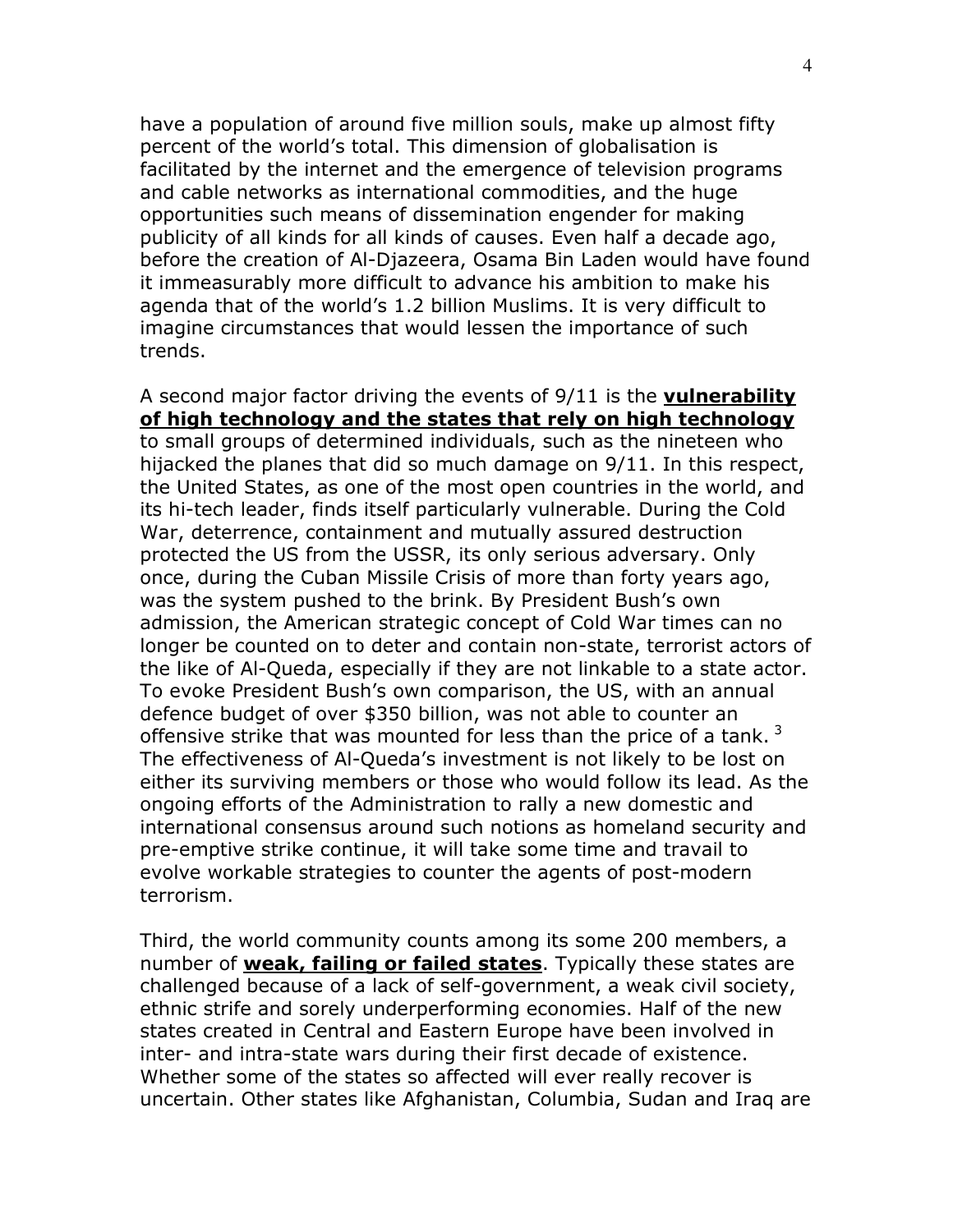older constructs destabilised by decades of civil war, foreign occupation or home-grown dictatorship - or a combination of the three. Such states are also threatened by their internal contradictions. As we have seen in the case of Afghanistan, weak, dysfunctional states can act as breeding grounds for terrorist or large-scale transnational criminal activity or both, and provide the perpetrators of such activities with safe havens.

A fourth consideration is the **proliferation of weapons** of all kinds. The Small Arms Survey points out that while production has declined since the Cold War, the number of small arms in circulation remains over seven billion, and their accessibility has increased as controls on their sale and export have been relaxed in certain countries and prices have become more "democratic"<sup>4</sup>. Substantially more disconcerting is the proliferation of WMD and the increasing range of missile delivery systems. Existing regimes designed to check WMD proliferation are inadequate. Biological and chemical WMD have been used as recently as 1995 in Japan and the 1980s in Iraq. A number of states have or are thought to have nuclear weapons, in defiance of the Non-Proliferation Treaty. This includes both authoritarian and totalitarian states such as Iraq and North Korea, and democratic states such as Israel. The likelihood that a state actor will use a WMD or provide a non-state actor with the means to do so is high and rising – such is certainly the perception as the current stand-off between the United States and its allies and Iraq underscores.

There are also several issues that are particular to the Muslim World. Cumulatively, they suggest that the circumstances that led Islamists to carry out of the attacks of 9/11 are not likely to disappear anytime soon.

The American NGO Freedom House in its 2002 survey judges over seventy percent of the world's states with almost two-thirds of its population to be free or partly free. The ratings for Muslim countries stand in stark contrast. Only one state (Mali) out of the forty-seven states with Muslim majorities is judged to be free, while a further eighteen are assessed to be non-free, for a cumulated total of only 40%. The rankings in terms of electoral democracies yield a similar pattern. Of the world's 192 countries, Freedom House finds 121 to be electoral democracies but only eleven of these have Muslim majorities. In other words, a Muslim-majority country is three times less likely to have a democratically elected government than one without a Muslim majority.<sup>5</sup> In view of the well-documented correlation between political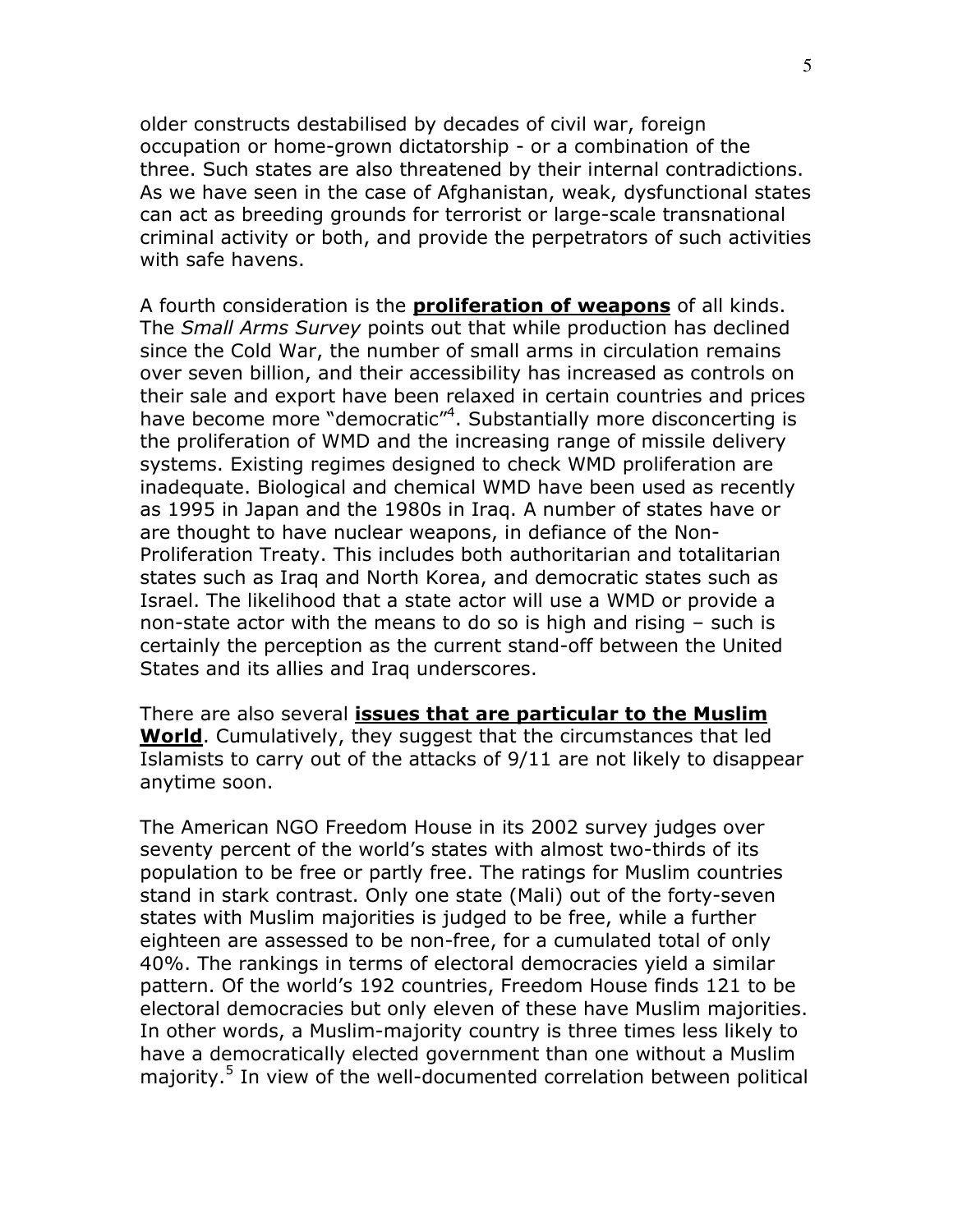extremism and oppressive government, these figures are highly significant.

Associated with the challenge of underdeveloped civil liberties in the Muslim world is the un-equilibrated relationship between state and mosque, believer and mosque, and citizen and state. The modernisation of Islam will come as surely as Catholic and Protestant churches have rethought their teaching and their role in the state with, and since, the Reformation. But modernisation in the Muslim world is likely to travel a long and tortuous road. Pressures for modernisation, as the recently published Arab Development Report underlines, are growing and may be about to enter a new phase.<sup>6</sup> Still, even when this process has been significantly engaged, it will likely be beset with all the instabilities and uncertainties that have characterised the transition in post-communist Europe. Time will be needed for the process to ripen to a degree that makes systemic reversal unlikely. This will take at least a generation if the experience of other countries is anything to go by.

Western countries must bear at least some of the responsibility for the fact that democratisation and social modernisation have remained underdeveloped in the Moslem world. Western countries have tended to favour the status quo, preferring to work with established regimes and ruling houses, rather than run the risks associated with a major political opening. Think of France's approach towards Algeria in the first half of the 1990s and of America's approach towards Iran in the 1970s or Saudi Arabia in the 1990s. In these cases, democratisation was sacrificed on the altar of the stability that the status quo was thought to offer. Exceptions to this rule – Saddam Hussein, Qaddafi and Khomeini - have been opposed, albeit unevenly, because of the direct threats that they have posed to Western interests. The need to build alliances against regional renegades like Hussein and to protect oil supplies makes this approach in part understandable, but it too carries its risks.

Why have democratisation and modernisation in the Moslem world been so slow to materialise, lagging only behind Africa among the world's regions? A mono-causal answer would do the question injustice. That being said, the vagaries and injustices of the Arab-Israeli conflict have at least in part been responsible. The conflict has exacted a huge price in terms of human and material losses, absorbing resources that Muslim countries could have otherwise invested in societal development. It has tended to deflect attention from the need for meaningful reform in Muslim countries, creating a bond between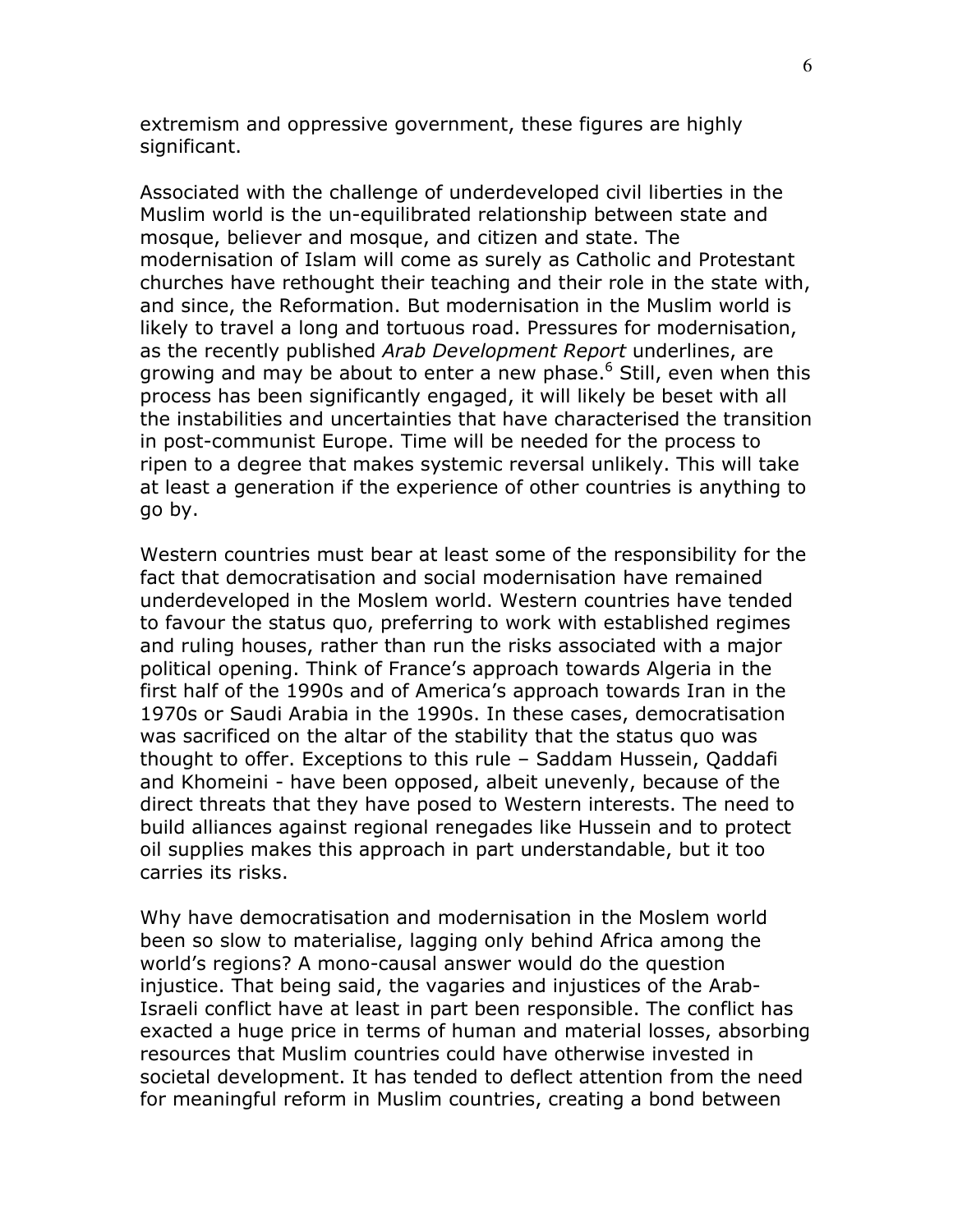political elites and populations that might have otherwise not existed and facilitating the former's efforts to maintain the status quo. The conflict has led to the challenges of modernisation being subordinated to questions of identity - and it has stood in the way of the Muslim world's taking its rightful place both regionally and in the wider world. In time this will change, if and as equitable power-sharing arrangements are found in the Middle East. But this region's ethnoreligious strife is proving to be a substantially tougher nut to crack than that of Sri Lanka' s, Spain's, or Northern Ireland's.

To return to a point made earlier, America's real or perceived responsibility for the perpetuation of circumstances in the Middle East that grate on the Muslim world as a whole cannot in any way justify 9/11, but it does in part explain it. All the factors cited above as setting the stage for 9/11 are relevant to any developed state that Al-Qaeda and similarly-minded organisations might blast as an infidel enemy. But America's special relationship with Israel makes it a particularly attractive target for Islamist terrorist action. The latter's objective is not to conquer the USA; it is to overthrow the regimes in the Arab and Muslim world that oppose their agenda. For déclassé elements such as Bin Laden – those who do not accept the regimes in place and/or those are not accepted by them (and who may find themselves in temporary "exile", in Western Europe or North America as a result) – attacking America and other western states may be both the easiest and the most convincing way of profiling themselves as the successor elite in their own countries. Without a democratic revolution in the Muslim world, this is a bomb that will be difficult to defuse any time soon.

## 9/11 and its Impact on Democracy Worldwide

Historians will write about the impact of 9/11 on governance and intergovernmental relations decades hence, and it will only be with the benefit of hindsight that it will be possible to take this event's full measure. Still, a number of developments have occurred during the period since the attack that could well point to longer-term trends in the making.

The "Axis of Opportunism"

In the aftermath of 9/11, several states found new opportunities to pursue domestic agendas that were at odds with respect for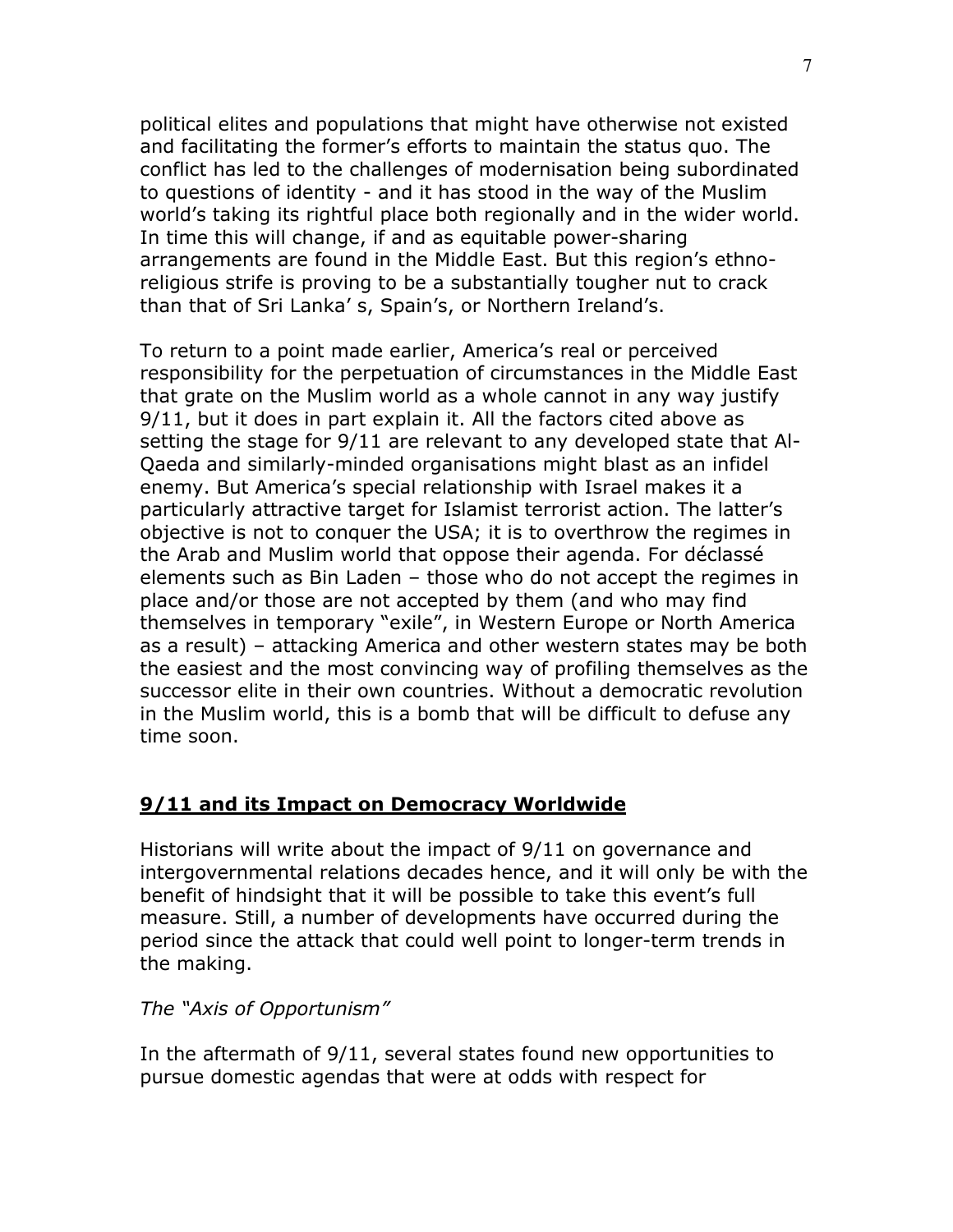fundamental political rights and civil liberties, at least on part of their territory.

In **Central Asia**, the United States moved quickly to establish tactical alliances with regional states with a view to securing airbases and overflight rights that would support its campaign against the Taliban and Al-Queda in Afghanistan. The result of this effort can be summarized in five points:

First, the establishment of a US foothold in all five Central Asian states, and particularly in Uzbekistan and Turkmenistan, where between 150 and 2000 troops assigned to Operation Enduring Freedom ended up being stationed.

Second, the not unconnected pouring of US resources into the region, the two most important recipients being the militarily most important supporters of the US presence, namely Uzbekistan and Kyrgyzstan, who received US\$160 and \$50 million respectively in 2002.

Third, the potential geopolitical reorientation of the region; this may prove only temporary, but many had deemed it out of the question even as the first initiatives in this direction took shape.

Fourth, despite all this, the enhanced US presence has not been accompanied by any discernible improvement in respect for political rights and civil liberties in the region, as many had hoped might happen with the introduction of the US and allied presence here. The trend prior to 9/11 had tended to be negative in both respects throughout the region. Post 9/11, there was no discernible change for the better in Tajikistan, Kazakhstan and Turkmenistan, while the situation in Uzbekistan and Kyrgyzstan, the two key US bridgeheads in the regions, deteriorated.

Fifth, there has also been some evidence that US Administration has been turning a blind eye to the situation on the ground and that human rights activists have come to feel isolated as result. For example, America-based NGO Human Rights Watch has accused the US of certifying "substantial and continuing progress" in meeting agreements laid out in a 2002 bilateral agreement with Uzbekistan although the actual situation on the ground did not warrant it. $'$ 

The closer relations that the US and Pakistan have entertained since 9/11 show a similar pattern. Since 2001, the U.S. Congress has voted for more than \$640 million in emergency economic support for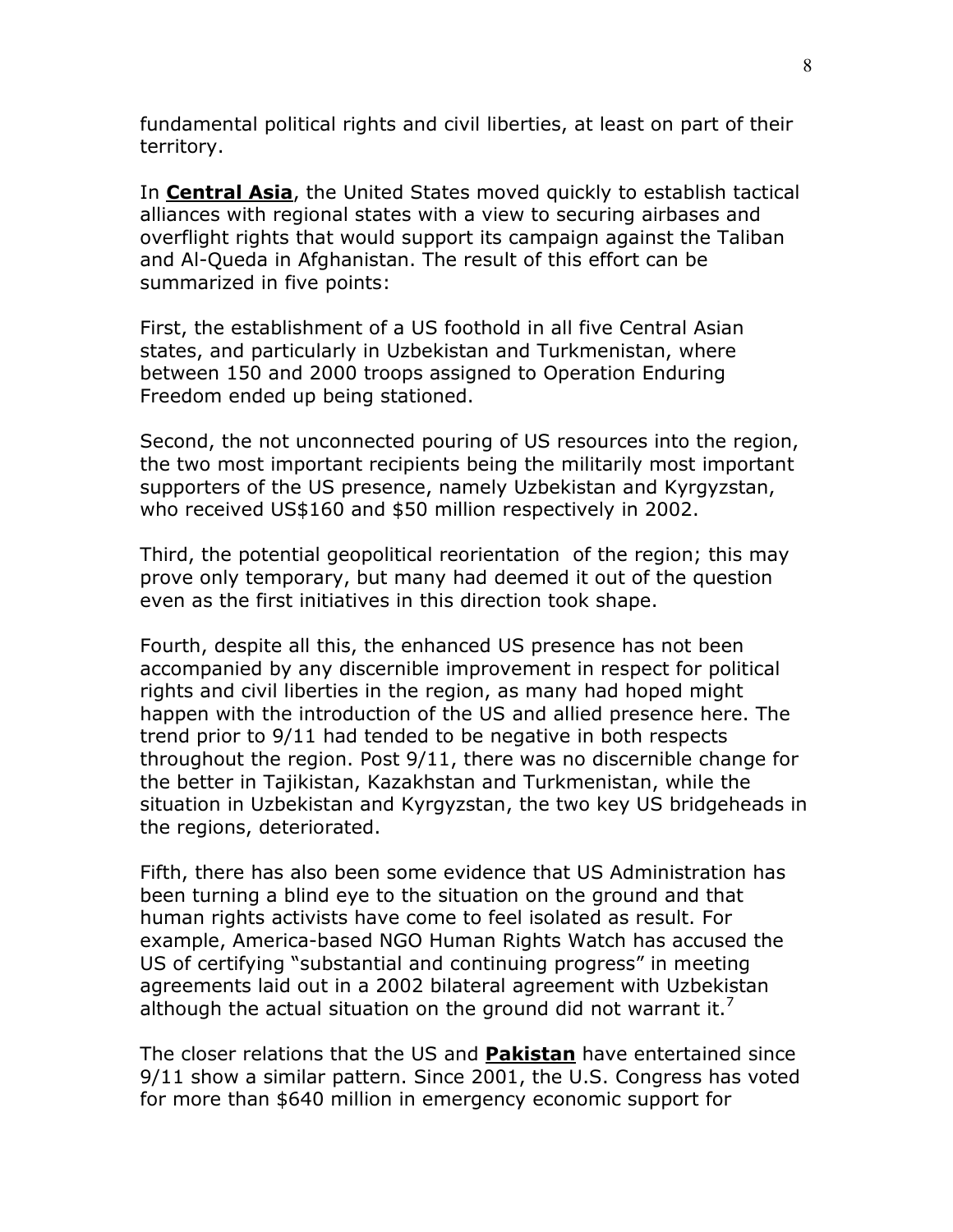Pakistan, as well as military aid and law enforcement and anti-crime assistance. The enhanced US presence in the country has not in any way been accompanied by an easing of authoritarian rule. Since the aid decisions were taken, President Musharraf has unilaterally imposed constitutional amendments strengthening the role of the military in the government and extending his presidential term by five years, as well as maintaining restrictions on political meetings and rallies imposed after the 1999 coup that brought him to power. $8<sup>8</sup>$ 

As for **Russia**, which has suffered a number of major terrorist attacks in recent years, Mr Putin's Government has been very supportive of the US Administration's post-9/11 stance. Moscow has responded affirmatively to President Bush's call for an international coalition to eradicate terrorism and at times has appeared closer to Washington than some European capitals have been on the overall approach to be taken. But however the Russian leadership feels about 9/11, there can be little doubt that the American preoccupation with terrorism has encouraged Moscow to pursue its dead-end strategy of the past years towards the situation in Chechnya. Moscow has felt strengthened in its view that its operations in Chechnya are solely anti-terrorist in nature. But the negotiating track that will eventually have to be put in place remains just as resolutely rejected as before. The claims of Russian military spokesman that the Chechen resistance is wholly funded by Al–Qaeda, and largely manned by its fighters have met little challenge in the international community, although scant evidence has been put forward in substantiation. Russia has also felt emboldened in its approach towards Georgia, where it has long argued that the government in Tbilisi is either incapable of taking action against Chechens operating out of the Pankisi Gorge or unwilling to do so. The US has, however, responded to Moscow's threats to intervene in the area with political and material support for Georgia.<sup>9</sup>

In **China**, the period after 9/11 has brought an increase in human rights violations. Academics have continued to be arrested, newspapers closed and access to Internet sites controlled – but more energetically than before. The *Strike Hard* campaign designed to circumvent safeguards for criminal suspects, alleged separatists and those accused of religious extremism has gone into higher gear. The campaign against Falun Gong has been intensified. Concern with global terrorism has been used by Chinese officials to justify crackdowns in Tibet and Xinjiang. New anti-terrorism laws have been introduced in Hong Kong that define a terrorist act as one involving the use of threat of force to influence a government, a definition that is vague enough to spell potential trouble for Falun Gong. Moreover, Hong Kong's Chief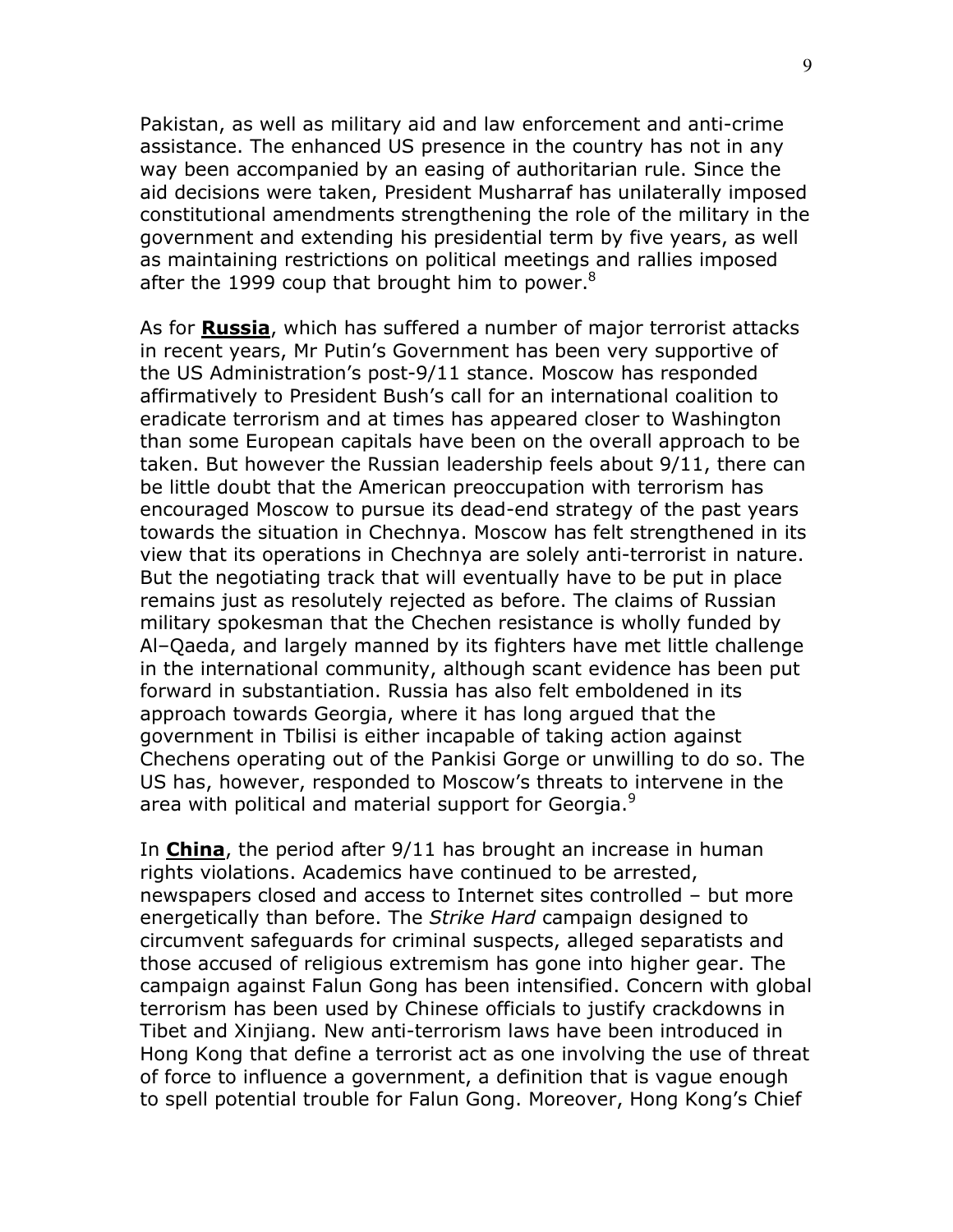Executive has been given the authority to freeze the assets of anyone he considers to be a terrorist.<sup>10</sup>

**Israel** is also part of this axis of opportunism although its situation differs from the other countries in this brief survey by the fact that it is the lone long-established democracy in the group and arguably the only nation facing a fully-fledged threat to its existence. Analysis of the situation in Israel and in the territories controlled by Israel post 9/11 is as yet inconclusive, so much so that it is sometimes difficult to judge the extent to which a trend represented only the continuation of developments after the beginning of the second Intifada in September 2000 or a new departure after the September 2001 attacks on the United States. Nonetheless, the following broad lines would seem to characterise circumstances in the area.

Following 9/11, violence in Israel and the Occupied Territories picked up considerably. Palestinian groups appear to have felt emboldened in their efforts to oppose the Israeli occupation and encouraged to resort to ever more indiscriminate violence against civilians both in the territories and in Israel proper. The Sharon government seems to have believed that the US focus on the campaign against terrorism has given it additional leeway to focus on security matters and to shift the attention away from the issues that have fed conflict in the Middle East and the need for an equitable settlement. The result has been a disaster for both Israeli and Palestinians alike. Causalities have soared on both sides, although they remain roughly three times higher for the Palestinians. The economy in both Israel and the Occupied Territories has taken serious knocks. The ability of either side to negotiate with the other has been severely compromised. Sharon has proven himself to be anything but "a man of peace" as he has systemically tried to dismantle any vestiges of governing authority on the Palestinian side. Arafat's credibility as the leader who can deliver Palestinian support for a historic compromise with Israel - under existing conditions - has been all but destroyed, as he has shown himself incapable or unwilling to rein in suicide bombings, and as he has been discredited in the United States as the "man of terror" in contradistinction to Sharon Democracy and the prospects for further democratization in the region have doubtlessly deteriorated post-9/11.  $^{11}$ 

From this brief and incomplete survey of the behaviour of only a limited number of countries, a few common elements emerge with respect to their capacity – real and evolving - to act as democratic polities. One is that the situation after 9/11 has reinforced already existing anti-democratic tendencies in a series of key countries.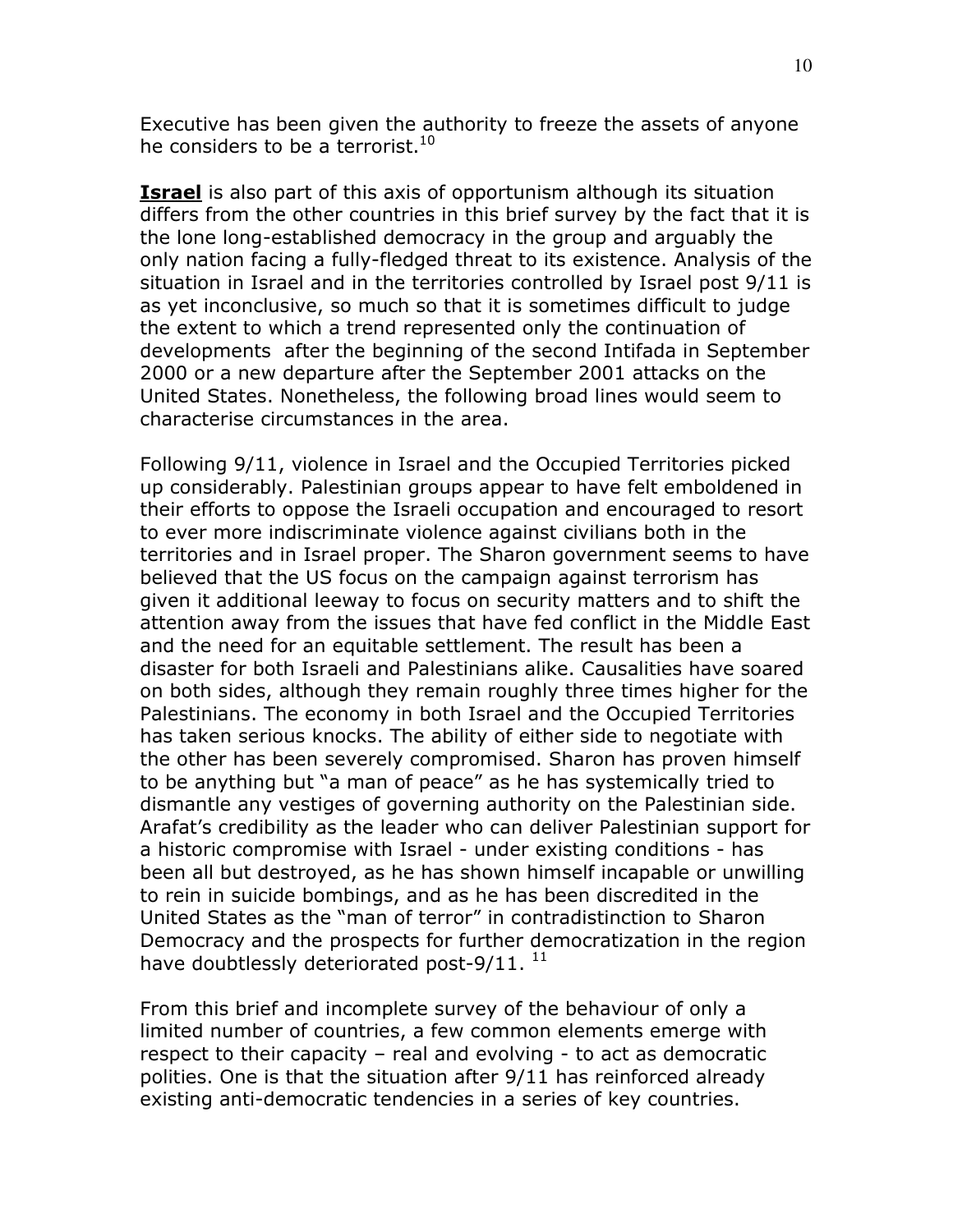Another is that US dependency on the political and/or military support of these countries has been accompanied by a marked reluctance by Washington to push for a democratisation agenda. A final consideration is that the overall security situation in those countries that have curtailed democratic practice in an effort to contend with terrorism has not necessarily improved.

#### Civil Illiberties<sup>12</sup>

Additional causalities of 9/11 have been civil liberties in the United States and a number of its Western allies, as restrictions have been put in place in the name of the anti-terrorist campaign. In the United States, where not surprisingly the restrictions have been the most frequent and far-reaching, criticisms of civil libertarians have focussed on three main kinds of activity.

One concerns government attempts to bend the law or circumvent it altogether. Examples of this are the government's contention that those being detained for terrorist activity as "enemy combatants" can be denied access to a lawyer and detained indefinitely without trial, and the fact that even American citizens can be designated as such by the US President. A similar tack has been for the government to bypass extradition procedures when transferring suspected terrorists from one country to another, say, from Indonesia to Egypt where interrogation procedures could be used that would be illegal in the United States. Concerns have also been raised by the Administration's reluctance to consider the accused terrorists being held at Guantanamo Bay as prisoners of war under the Geneva Convention and by President Bush – the ultimate decision-maker in any appeal – having and using the authority to assign military commissions the responsibility of trying suspected terrorists.

A second general area of criticism concerns **the secrecy surrounding** many government measures. The Cato Institute, a conservative Washington think tank, has accused the Administration of "supporting measures antithetical to freedom, such as secretive subpoenas, secretive arrests, secretive trails and secretive deportations". Human Rights Watch reported in September 2002 that some 1200 noncitizens had been secretly arrested and incarcerated in conjunction with 9/11 investigations, roughly 800 of which were freed only after the Department of Justice had deemed that they were innocent of any links to terrorism. The presumption of innocence until otherwise proven is a central principle of US law, but it appears that the secrecy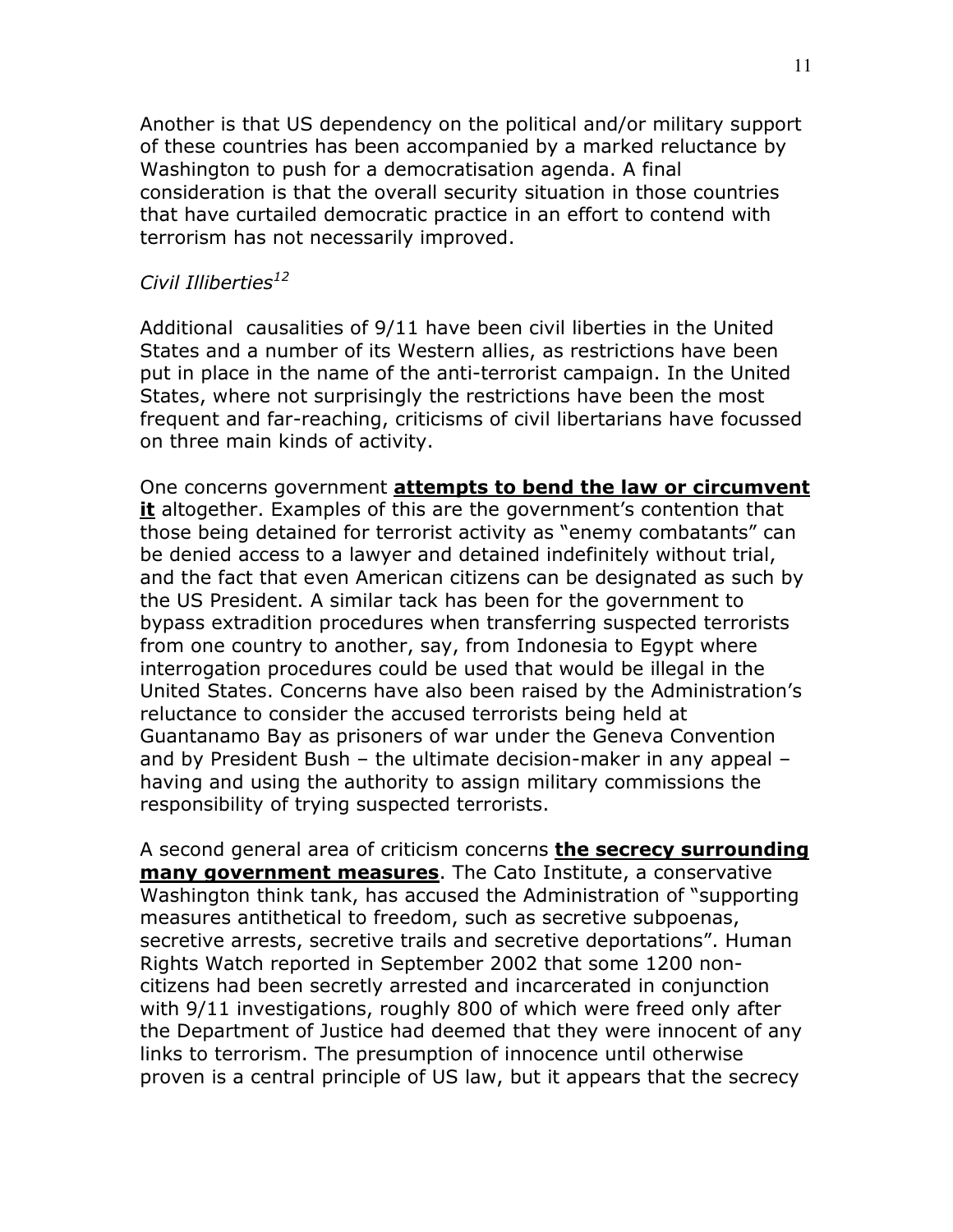surrounding the arrests and detention has discouraged any substantial public debate of this practice.

The **indiscriminate collection of information** is a third area of concern. Despite denials of racial profiling, the authorities have been accused of targeting Arab and Muslim Americans indiscriminately through such programs as the FBI's random interviewing of 5000 people of Arab descent. The Administration has also been eager to launch a program called TIPS or the Terrorism Information and Prevention System which will encourage Americans to spy on one another and send any suspicious findings to a central database. By virtue of a new law, police have been given much greater powers to demand information about people's employment, educational, and medical records, as well as their reading preferences at libraries and bookstores.

Similar measures have been adopted by America's closest allies in the wake of 9/11. Canada has passed laws increasing surveillance of the internet, electronic mail and telephone conversations, and requiring people leaving the country to provide all manner of travel information, to be stored up to six years. Most EU member governments have taken advantage of security concerns post-9/11 to beef up immigration procedures and take a harder line against asylum – seekers, although they do not always appear to have been motivated by security considerations. France and Germany have enacted laws to give the state greater capacity to monitor their citizen's telecommunications traffic. A similar initiative in Great Britain was watered down when it was greeted with a public outcry The British government has also had to rethink its anti-terrorism act, found to be in breach of human rights law owing to the powers given to the Home Secretary to detain indefinitely foreigners suspected of terrorism. By virtue of a European Union anti-terrorism initiative, police in one country can now arrest people in another for thirty-two crimes, most of them unrelated to terrorism.

These approaches appear to be motivated by many factors. The Americans want to keep those accused of terrorist crimes away from the civil trial process - and the controversy and surprises that it might engender prevent communications between the accused and the outside world, maximise intelligence findings during the extended period of custody for suspected terrorists, and so on. But opportunism has also been at work in the United States and other Western countries as bureaucracies and governments have sought to take advantage of the objective need to rethink their anti-terrorism policies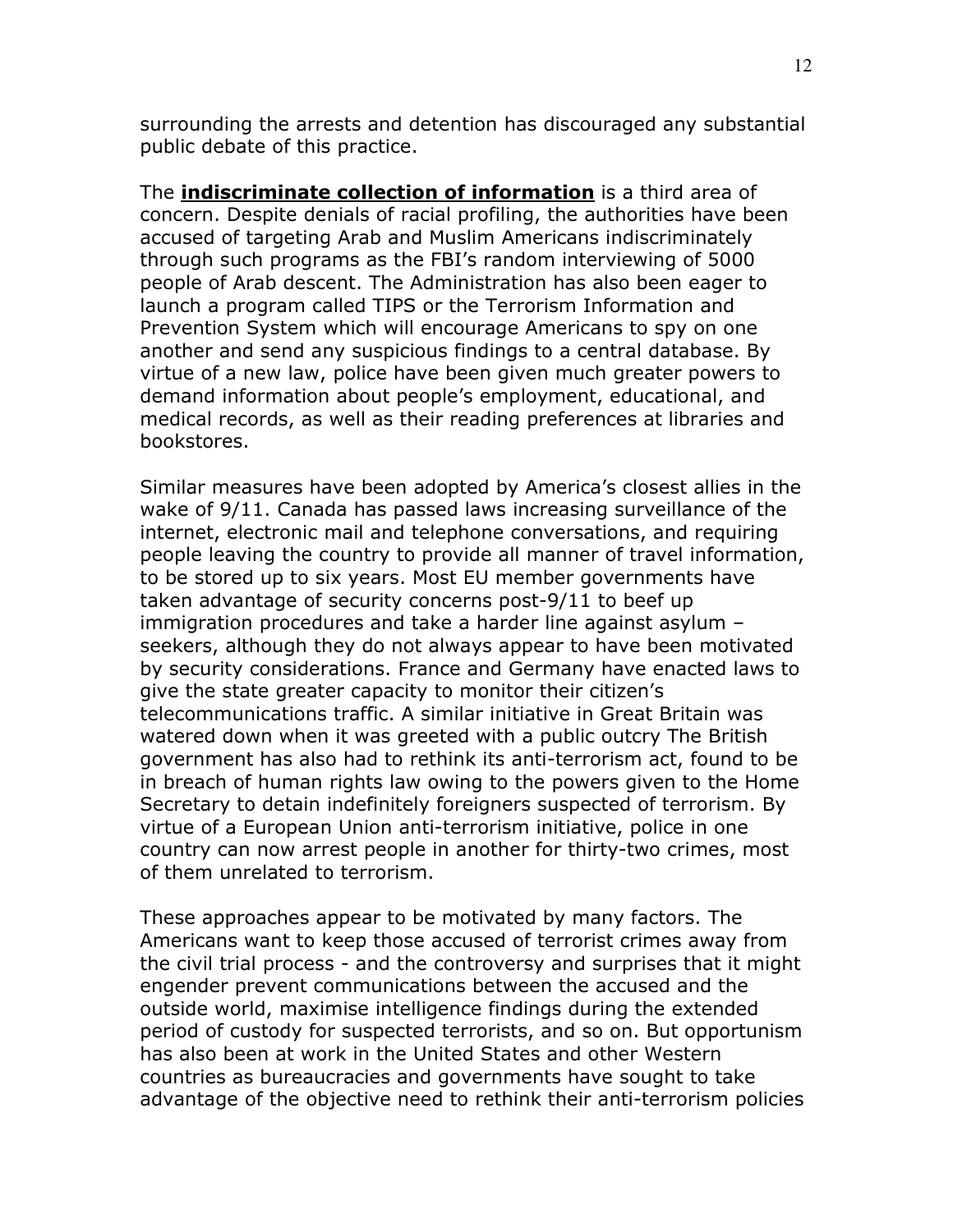and the public's preparedness to support new measures and tougher implementation of old ones. Thus far, nothing has happened on ths scale of the internment of 110000 Japanese-Americans in World War Two or the witch-hunt against communists at the beginning of the Cold War. Still, a pattern has been put in place that could – especially if future terrorist plots are not effectively caught in the bud – end up undermining many of the civil liberties that underpin democratic systems of government

#### Global Ungovernance

The multilateral campaign to hunt down Al-Queda in Afghanistan and overturn its Taliban supporters has in its first year been largely successful. Both groups appear to have been neutralised, although pockets of resistance remain. A regime change has occurred in Afghanistan and the Karzai government, notwithstanding the rebellious activity of warlords in certain parts of the country, appears to have a reasonable chance of continuing to consolidate its position and of bringing adequate government to the country, even if it may not act in line with mainstream democratic norms anytime soon. And despite concerns about the size mass and tenacity of the commitment of international donors, Afghanistan is the subject of a massive foreign reconstruction effort that seems bound to have a favourable impact.

Such successes cannot conceal, however, the new challenges that terrorism of the 9/11 variety have thrown up for the international regimes that have underpinned the global democratic revolution. This is particularly the case for NATO and the United Nations, two institutions that have played a particularly important role in supporting the democratisation process. NATO's role in bringing a successful and peaceful end to the Cold War was indispensable. It was the only security institution capable of checking the ethnic strife in the Balkans that threatened to capsise the new Europe of the 1990s. Its policies of outreach and institutional enlargement to associate the transition countries of Central and Eastern Europe and the former Soviet Union with Western security practice have been crucial to the wave of democratisation that engulfed this area in the first decade after the Cold War. As such, NATO has helped secure that vital core of stability and security on which global peace has depended. While not equipped to play a military role, the UN has led international efforts to prevent conflicts from happening and to rebuild societies once the fighting is over. The UN has also acted as the indispensable pillar of the global democratic revolution, championing the cause of democratisation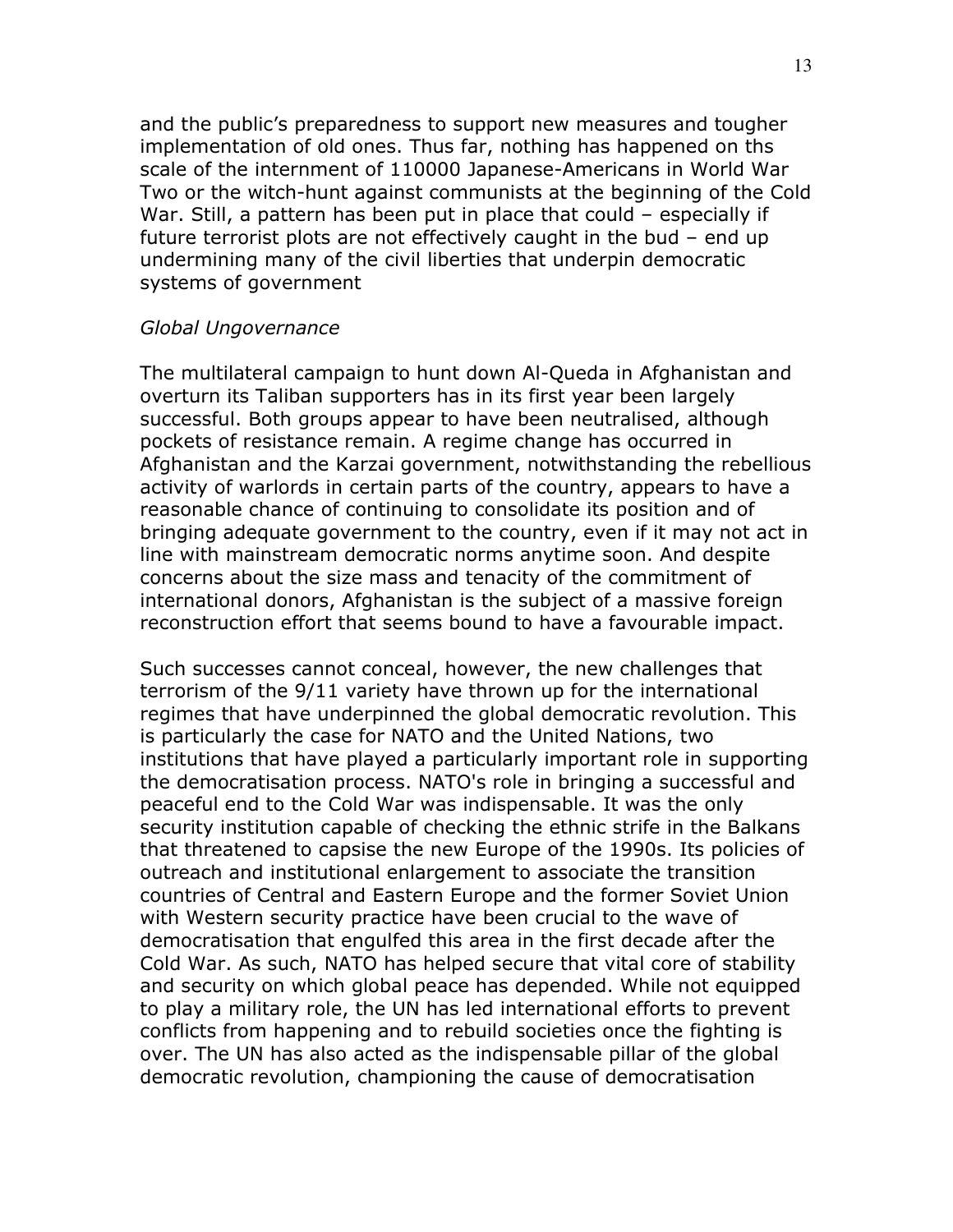worldwide and working through its agencies to provide support to democratising and re-democratising countries.

Both institutions have, however, come under pressure as a result of developments in Afghanistan and Iraq. For NATO, the military campaign in Afghanistan has raised serious issues. Notwithstanding the very important role played by individual allies in the Afghan campaign, NATO as an institution has not been able to play any part in the military effort in Afghanistan. Certain developments suggest that this should have been otherwise. Although the Alliance has a long history of difficulty in responding to out-of-area conflicts, developments in the 1990s demonstrated that it could rise to challenges outside the treaty zone if circumstances so demanded. Moreover, the Alliance's new Strategic Concept agreed upon in 1999 gave a green light for out-of–area contingencies when it underscored the importance of threats to member countries emanating from well outside the treaty area. $13$  Nor did the Alliance hesitate to evoke the collective defence clause of Article V of the Washington Treaty in the early days after the 9/11 attacks. Despite all this, the US ended up working only bilaterally with the Allied countries that deployed to Afghanistan, outside the Alliance's consultative framework.

There are three possible reasons for this. One is that US military action in Afghanistan comes under the responsibility of the American's Central Command, which has no operational links with NATO. Another is that Washington was determined to avoid a multilateral decisionmaking environment after the difficulties experienced in the Kosovo campaign when bombing targets had to be approved by all 19 of NATO's member countries. A third was that because of the differentials in military capability between the US and other NATO members, a joint military effort at 19 did not make much sense to the Pentagon. Probably, all three factors have played a role here. The bottom line, however, has been that NATO has not been effective in responding collectively to the paradigm shift in the strategic environment brought about by 9/11.

The crisis with Iraq has revealed even larger crevices in Allied solidarity. The four most powerful NATO Allies have been divided into two camps on how to proceed, with the US and the UK favouring action against Iraq, if at all possible with a UN mandate but if necessary without one, and France and Germany, expressing serious reservations about any non-mandated action. The Schroeder Government went even further in the fall 2002 election campaign with its assertion that even with a UN mandate, it would not support a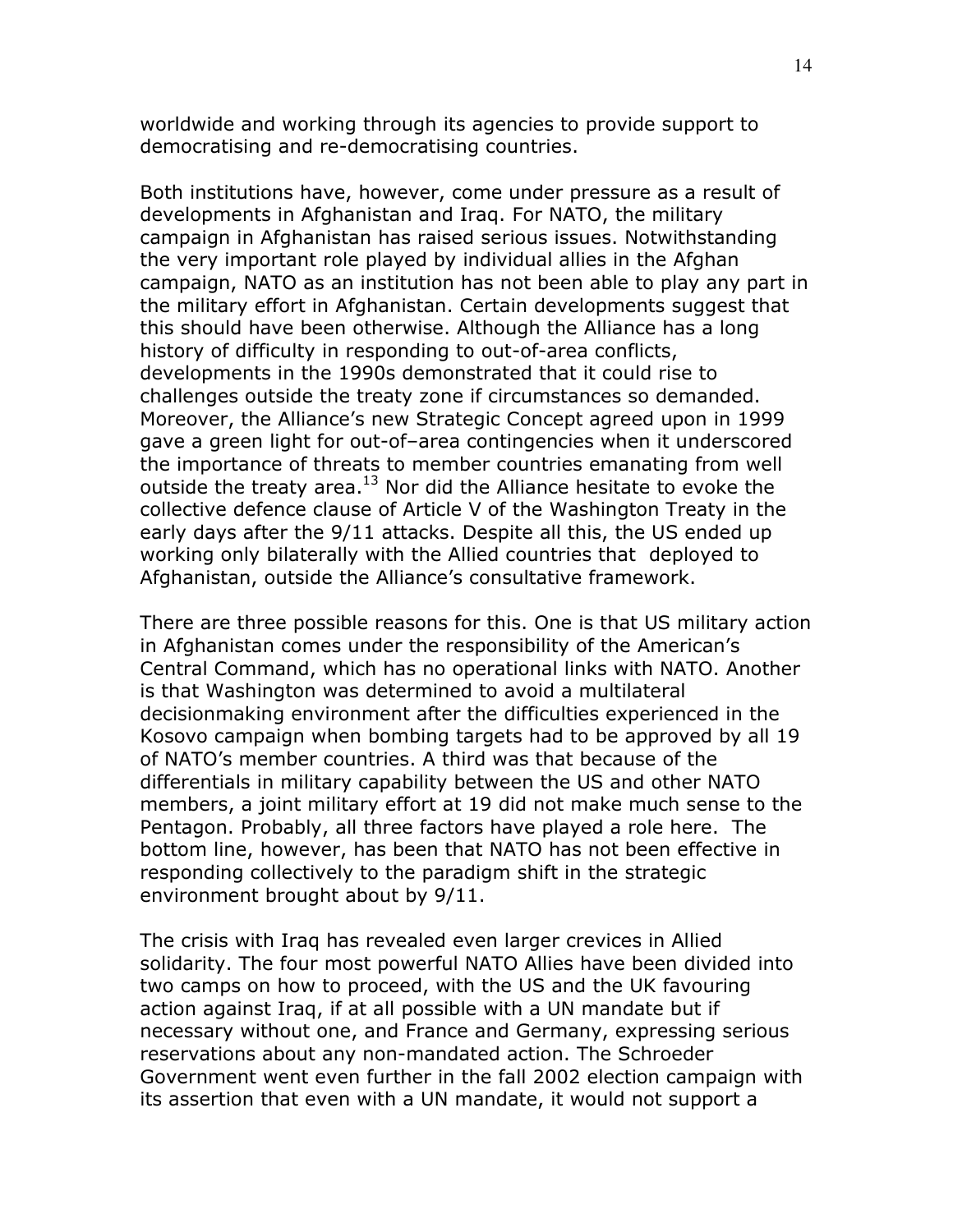military action against Iraq. US-German relations have reached lows unparalleled in more than half a century as a result. Things may be patched over in time but the damage done to the privileged relationship that has always been the motor of alliance consultations may have been irreparably damaged.

Disagreement among key state actors has also been on display at the UN. In dealing with the crisis in Afghanistan, the UN Security Council was successful in passing a resolution mandating both the US-Canadian bilateral intervention and the multilateral effort under the umbrella of the ISAF. Handling the follow-on crisis in Iraq has proven to be a different matter. The veto-brandishing Permanent Five members of the United Nations Security Council are divided on how to proceed, with the US and the UK again finding themselves on one side of the argument and France, Russia and the People's Republic of China on the other.

This is not the first time that serious differences of opinion about how to respond to a threat to international peace and security have surfaced in the Security Council. In the Kosovo crisis of 1999, it proved impossible to reach agreement on a mandate for military action against the former Yugoslavia and the NATO-led campaign had to proceed without official UN sanction.<sup>14</sup> The United Nations survived this episode but the controversy over how to proceed with Iraq is potentially much more serious, in three respects.

First, the Bush Administration has made it clear that the global organisation's credibility is on the line: either it supports US action against Iraq, or the US will proceed without a mandate and draw its own conclusions about the UN's viability. A second consideration is that the stakes involved in dealing with Iraq are extremely high. How the international community proceeds will set the stage for the struggle against terrorism for some time to come. How one assesses post-modern terrorism, whether a pre-emptive strike is legitimate against a country supporting terrorism, and under what conditions – these are just some of the questions that will be given an answer as the campaign against Iraq proceeds. The third issue concerns the way the UN takes its decisions, in particular, the role of the Permanent Five members of the Security Council. Again, this is not a new problem. But it has in the present crisis been subject to more scrutiny than on previous occasions. There is growing disenchantment with the system in place, especially when it appears apparent that votes at the Security Council are often not cast in defence of the UN charter but rather to defend narrow national interest.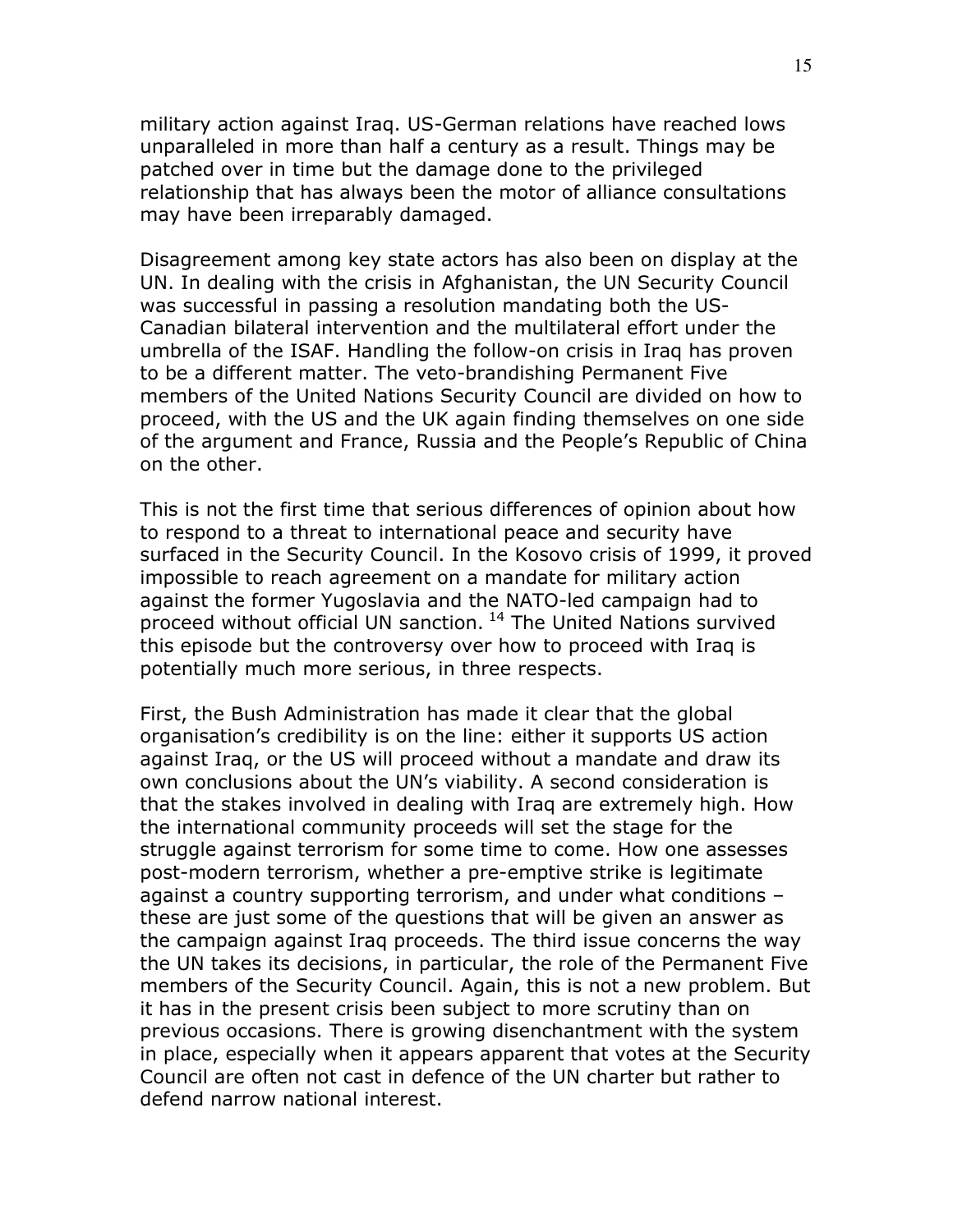Indeed, there are a number of questions for which it is hard to find convincing answers. What justification can there be for the P5 having veto powers, other than their victories in World War Two and their nuclear status? Should any smaller group of countries wield such power over the international community? And what system could one reasonably hope to put in its place?

## **Conclusions**

The basic arguments advanced in this paper can be recapitulated as follows. The attacks of 9/11 have brought about a paradigm shift in the security environment that we were accustomed to during a half century of Cold War and a decade of post-Cold War. This shift has placed significant strains on the global democratic revolution, a revolution that had seen an increasing number of states embrace electoral democracy, and a smaller but still significant number move to expand civil liberties and political rights of all kinds. The need for the United States and its allies to establish tactical alliances with democratising states has not resulted in an expansion of democratic practice in these countries; if anything, the reverse has been the case. To respond to the new threat environment, the United States and other developed democracies have felt it necessary to pass new laws and to strengthen application of existing laws. In the process, governments and their bureaucracies have on occasion rolled back civil liberties and political freedoms. Finally, 9/11 has exposed serious fault lines in the institutions that states use to deal with international security, institutions that have at the same time spearheaded democratisation and the global democratic revolution.

At stake here are the prospects for a continuation of the third wave of democratisation, now about to enter its fourth decade. If it is to continue, three main areas of reform must be pursued.

First, the Arab and Muslim worlds need to be brought firmly into the international community of democratising and democratic states. The Arab and Muslim worlds constitute one of the two large international regions - Africa is the other- where democracy remains a marginal phenomenon. A lack of democracy correlates positively with high levels of domestic repression and a propensity to generate terrorism. It also correlates with low economic development, a phenomenon that some Arab states have managed to escape thus far because of their oil reserves, although even Saudi Arabia, the home of most of the 9/11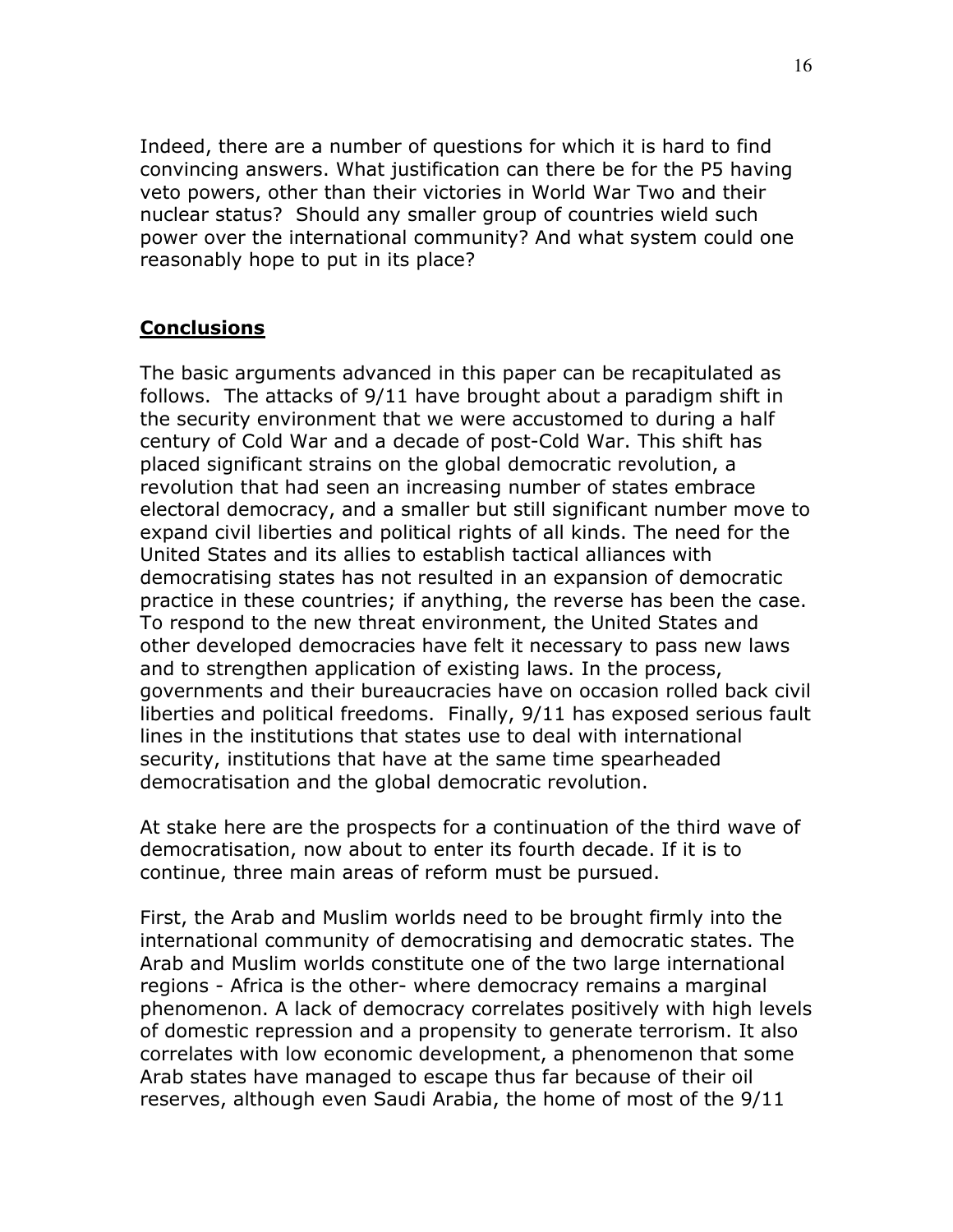terrorists - has had to cut back on its social spending in recent years as oil revenues have fallen. Democratisation in the Muslim world needs to be supported by programs that tie financial and other kinds of assistance to respect for human rights and political liberties. Democratisation is furthermore conditioned on a fair settlement of the Israeli-Palestinian conflict. Both communities need to live in security and believe that, as they do, they enjoy equal rights.

A second major area of reform concerns the need to enhance the performance of the developed democracies. Across the Western world, participation in elections is down, enrolment in political parties has been in decline, and party-financing scandals have been in the ascendancy. Public confidence in the representativeness of elected officials is at an all–time low. The most important lobby – the electorate – perceives itself as receiving short-shrift in the frenzied activity of special interests to endear themselves to the executive and the legislative branches in an effort to secure favour and advantage. This is a serious disadvantage for the campaign against terrorism. People and their leaders need to feel that action against terrorism is being propelled by the widest possible public interest, not by the parochial reflexes of the oil industry, ethnic interests or the military– industrial complex.<sup>15</sup>

Democratic renewal is also about enhancing competence. The strategic shift brought about by 9/11 was not anticipated by the United States Government or for that matter by any other government that has since become significantly involved in the question of how to address the fall–out from 9/11. This constitutes the third major failure to understand what is strategically at work in the world in less than a generation, the other two being the failure to anticipate the fall of the Berlin Wall and the failure to see that the end of Soviet communism would also mean the end of the Soviet Union.

The third area for reform concerns the way the international community deliberates and decides on how to deal with challenges to international peace and security. The UN needs to democratise its decisionmaking procedures. This is a very tall order. None of the P5 states wants to relinquish its veto. There is no consensus in the General Assembly on alternative arrangements. And there is very legitimate concern about how an empowered General Assembly would deal with any expanded responsibilities, the plight of the UN Committee on Human Rights, where anti-democratic states hold the majority, being a case in point. NATO likewise needs to develop the doctrinal, operational and political protocols that the post 9/11 world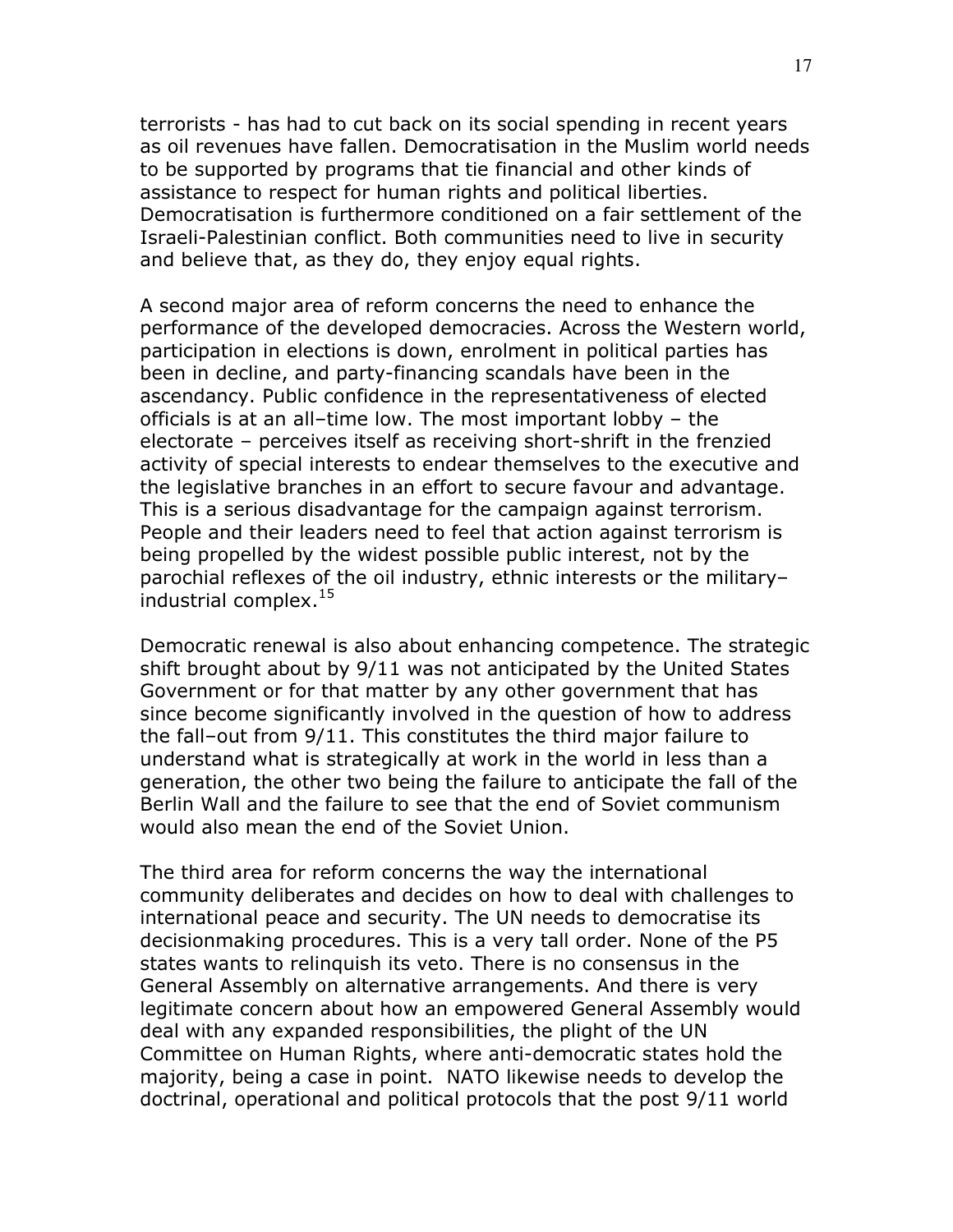requires. A NATO that fails to do so will be judged marginal and ultimately incapable of continuing to support the security and stability that democracies need to thrive and survive.

The main lesson to be won from our experience thus far from the campaign against the post-modern terror of 9/11 is threefold. There must be more democratisation, not less, if the threat of terror is to be contained and significantly reduced. Democracy in the developed world needs to generate more competent decisionmaking, especially in the area of international relations, and to inspire greater confidence at home and abroad about the motivations of its political classes. Finally, the regional and global institutions like NATO and the UN that have played such an important role in supporting democratisation require serious reform if they are to continue to do so. These are daunting challenges that must be met if the third wave of democratisation, unlike those which preceded it, is to avoid going into reversal.

http://www.nipissingu.ca/department/history/muhlberger/histdem/huntingd.htm.

<sup>2</sup> UNDP Human Development Report 2002, available at www.undp.org/hdr2002/facts.html. <sup>3</sup> See "The National Security Policy of the United States, available at www.whitehouse.gov/nsc/ .

<sup>5</sup> "New study Details Islamic World's Democracy Deficit", Freedom House, available at www.freedomhouse.org/media/pressrel/121801.htm.

<sup>6</sup> "Self-doomed to failure", Economist, 6 July 2001.

<u>.</u>

 $7$  "Is the Human Rights Situation in Eurasia Worse since 11 September? ", Catherine A. Fitzpatrick, Radio Free Europe – Radio Liberty, 11 September 2001, volume 3, Number 37, available at www.rferl.org/specials/9-11 and Report 2002 of the International Helsinki Foundation on these countries available at www.ihr-hr.org/index .

<sup>&</sup>lt;sup>1</sup> The expression is from Samuel Huntingdon's, The Third Wave: democratization in the late Twentieth Century (1991). For a tabular representation of Huntingdon's three waves, see Steve Muhllberger's "Chronology of modern Democracy", available at

 $4$  See Small Arms Survey 2002, available at www.smallarmssurvey.org. The expression "small arms " may be misleading as these are defined as anything that can be man-carried, i.e. including the highly destructive shoulder–borne stinger anti-aircraft guns that were so effective against Soviet forces in Afghanistan.

<sup>&</sup>lt;sup>8</sup> See the reports by Human Rights Watch on the situation in Pakistan at

<sup>&</sup>lt;u>www.hrw.org/asia/pakistan.psp</u><br><sup>9</sup> "Is the Human Rights Situation in Eurasia Worse since 11 September? ", Fitzpatrick,  $10$  See the reports by Human Rights Watch on the situation in China at www.hrw.org/asia/china.psp .

 $11$  For background on Israel and the occupied territories, see the reports by Human Rights Watch at www.hrw.org, the International Helsinki Foundation, at www.ihr-hr.org/index and the US State Department at http://www.state.gov/g/drl/hr/c1470.htm.

<sup>&</sup>lt;sup>12</sup> This section relies on three reports: "For whom the Liberty Bell tolls", *Economist*, online edition, 29 August 2002; Robert Mc Mahon, "Crackdown Provokes Debate over Civil Liberties", available at www.rferl.org/nca/features/2002/09/02092002153406.asp ; Leonard Sussman, editor, Press Freedom Survey 2002, available at www.freedomhouse.org.

<sup>&</sup>lt;sup>13</sup> "The Alliance Strategic Concept", available at http://www.nato.int/docu/pr/1999/p99-065e.htm.

 $14$  For background on the mandate issue, see my "With the UN whenever possible; without when necessary?" in D. Haglund, editor, New NATO, New Century: Canada, the United States, and the future of the Atlantic Alliance (Queen's Centre for International Relations, Kingston, 2000).